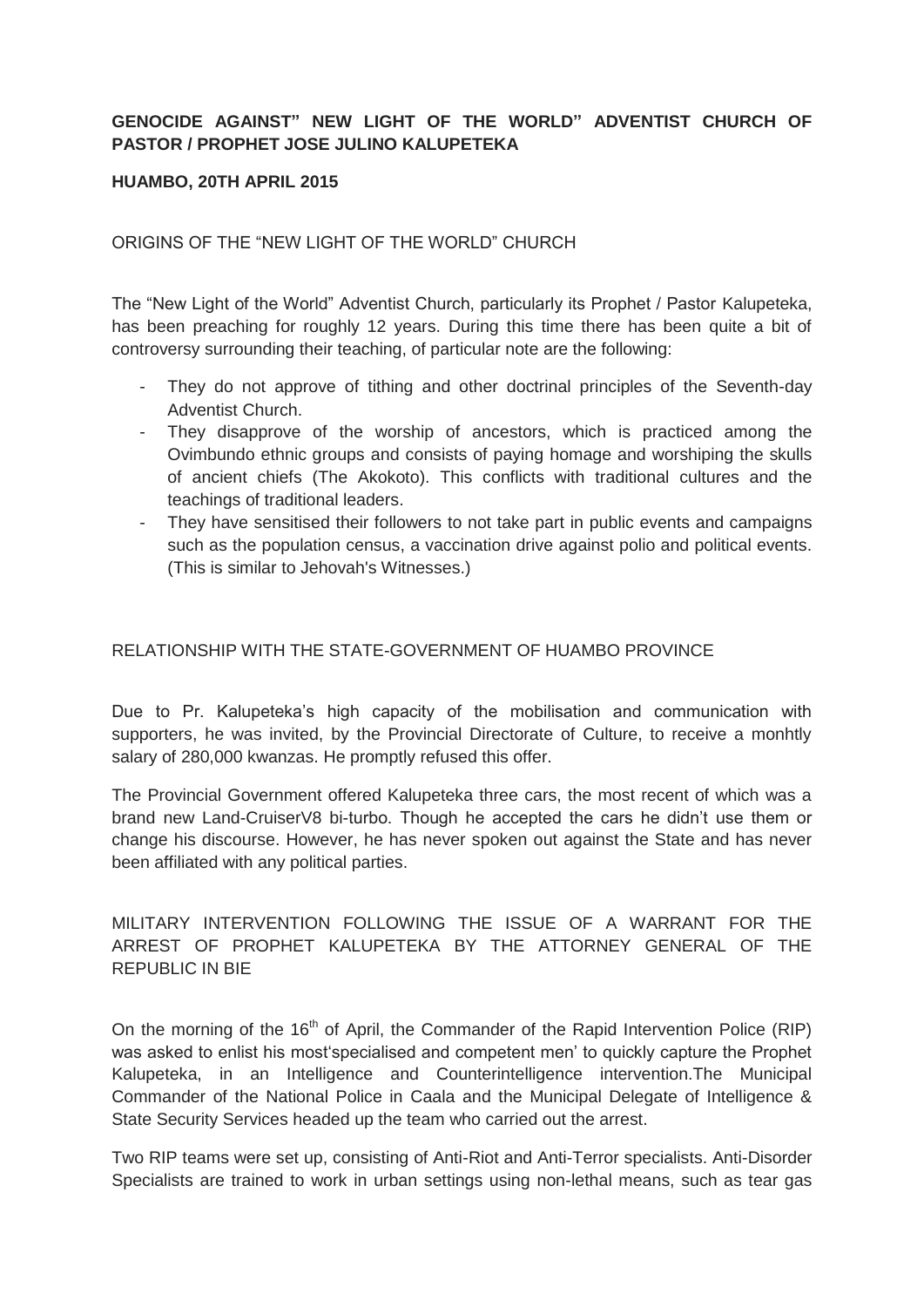pumps, shields, batons or clubs. Anti-Riot Specialists are trained to kill targets using any means possible. Their motto is "the enemy should never be allowed to retaliate"; they only cease fire when their targets are confirmed dead. These two teams, ofc.100 armed men, were assisted by the Municipal Commander of the National Police in Caala.The Commander of Operations, RIP's main instructor and other men, in a total of 12, went ahead.

The Municipal Delegate of SINSE / SINFO (Angolan Information Services) was the first to enter Kalupeteka's camp. His mission was to make them aware that a peaceful, non-violent police visit was imminent, and that they should be welcomed. He presented himself as a fellow follower of the New Light of the World Adventist Church.

Pastor Kalupeteka and his followers' camp consisted of adobe houses, tent-like huts, Pastor Kalupeteka's house, reception houses, food stores, furniture stores, a car parking, two dams, a medical center, a mill and an excavator truck. This community, of about three thousand men, women and children, was in a forest on the mountain of SUMI. The settlement was continually growing as more and more pilgrims arrived from different parts of the Central Highlands, to reflect on recent events in Bié and Benguela, live in peace and achieve a state of heightened alertness.

When the two RIP teams approached the foot of the mountain, at a distance of 400 meters, ready for combat, they met total silence. The camp appeared to be uninhabited. The police operation commenced, entering in two files, as if in an ambush. The SINFO delegate, accompanied by the Chief of Police of the village Kilometer 25 (who is suspected of being a member of the Church because he miraculously came out alive, without being seen), then entered the camp by car. 45 minutes later, a Dodge car filled with officers, led by the Municipal Police Commander of Caala, passed by the police forces saying that the SINFO delegate, who was already inside the Church, requested the Commander and his officers to join him inside the camp in order to carry out peaceful negotiations with the religious leaders. The Commander, accompanied by10 armed officers, entered the camp in two cars. Two other colleagues, who were already inside the camp, joined them so they totaled 12. 40 minutes later, at about 14.00, there had been no news from inside the church, about the dialogue that was supposedly taking place. At this time, while the RIP formed a V defensive scheme with their shields nearby, four special agents forced entry into the church in order to assault and capture Kalupeteka. However, none of them were able to identify him, and so were forced to ask the crowd to do so.

Control within the camp deteriorated as an attempt was made to forcibly handcuff Kalupeteka and some of the other religious leaders. As the RIP forces at the front approached the centre of the camp, they saw civilian men beating the team of four special agents that had been sent previously with sticks; the agents were lying on the floor, unconscious. The first group who had entered the camp, which was missing, was presumed to have been taken hostage inside the one of the houses. At this point the RIP opened fire. They advanced, armed with shields, to rescue the missing leaders.

MASSACRE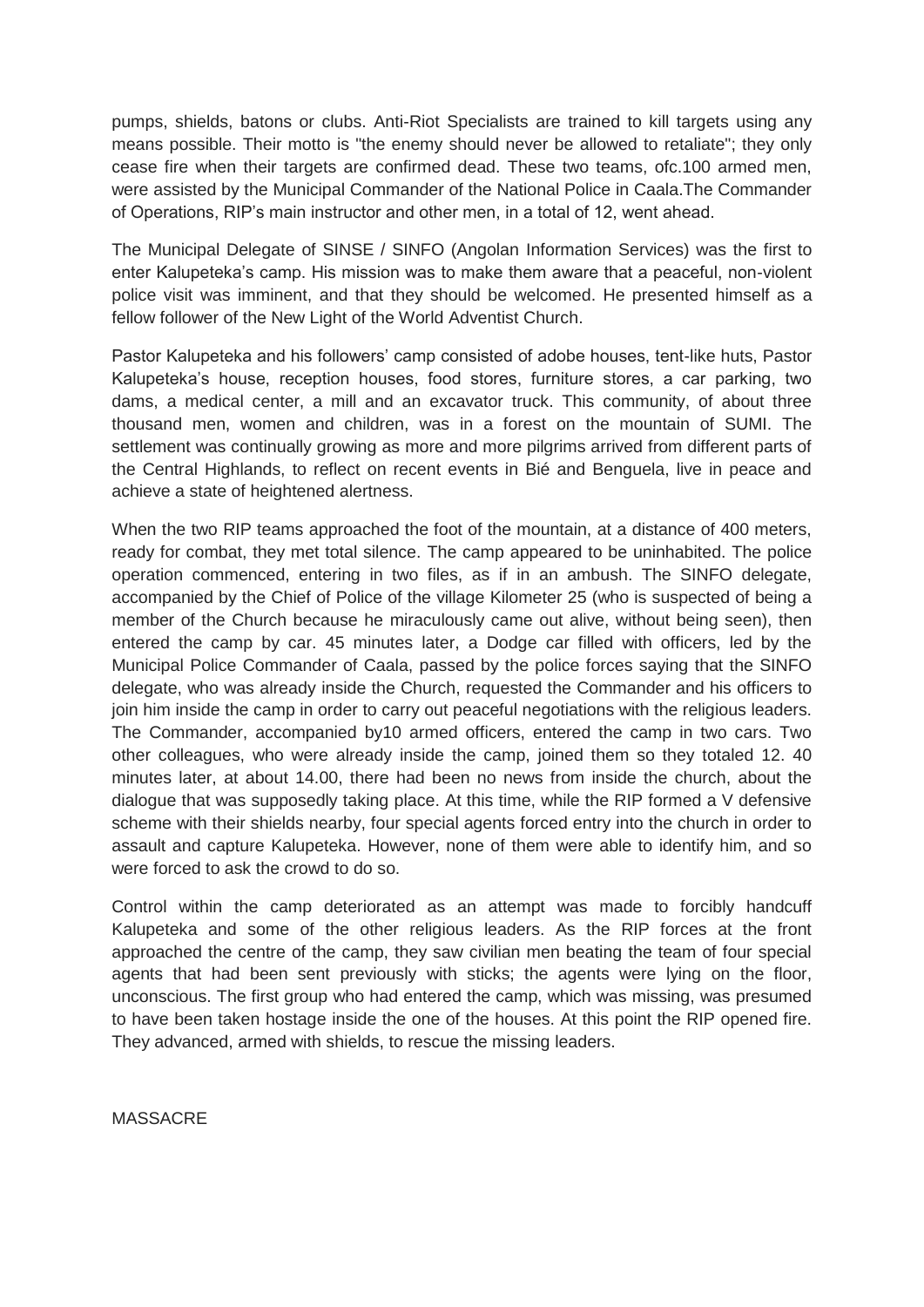Shots were fired directed at men, women and children. No shots were fired in retaliation by the Church members. On the contrary, they started singing hymns and shouting "our weapon is the Bible, Jesus is our protector". This enraged the police officers who started to fire incessantly at the huts and houses, advancing as people fell. The Church members did not flee. They held their ground and kept shouting "You kill us with guns and we kill you with the Bible". The police felt threatened by this because they understood that they were bulletproof, though many of them were dying, the men and women were not retreating but rather advancing towards the police, shouting and singing hymns loudly. Some died, others were wounded, but they kept on singing and evoking Jesus Christ and the Bible until they reached the police barrier and attacked two policemen. They decapitated them right in front of the other officers, who continued to shoot. On seeing the bravery of the Church members, who were only armed with machetes, sticks and bibles, the Chief of Police Operations, Commander of the 3rd company, ordered the police to stand down, as he requested more FAA forces. However, no one obeyed the order; they retreated slightly but continued firing. Kalupetek's followerskept falling, they did not run to escape.

An hour later two FAA Kamaze military trucks arrived. These trucks were built for war. They were under the command of Brigadier Hiorque and Colonel Paulo César from the Military Counterintelligence. They opened fire using their sophisticated weapons, firing in all directions. First they used the 82 mm mortar, then a RPG-7 rocket launcher and the ZU-4. Bullets were fired in all directions, they almost cut the grass. The only chance of survival was to hide underground. The barrage of fire was such that the religious songs slowed; the choir no longer sang in unison but it was still possible to hear those singing in the huts. The Church members began to withdraw towards the East and Southeast, to the banks of the River Kunhoñgamwa, carrying the dead and dragging the wounded. It is assumed that it was at this time that Kalupeteka left the camp.

### RESPITE AND WAR RESET

The massacre continued up until 6 pm. Even at the end, the Church members were still shouting Jesus's name. They were also calling for the police to come and fetch the bodies of their leaders: "Please stop shooting and enter the camp to take the bodies of your leaders".

They entered the camp whilst still shooting. It was getting dark and the bodies were scattered making it impossible to differentiate between the police and Church members. Using their phones, they were able to identify the SINFO delegate; he had been cut, mortally wounded, and was lying next to his car. The delegate from the Caala Police had been cut in half and was also lying next to his car. The remaining dead had not had their weapons taken off them; they had a gun by their side and handcuffs at their waist. The surviving Church members were asked why they did not use fire weapons. Their response was that the only weapons they needed were Jesus Christ and the Bible.

Whilst identifying the bodies, the police came across a long line of bodies that had been stacked up. During the attack, the Church members had covered them with abandoned clothes and linens. On closer inspection by the police and the FAA, they found that some were still alive and conscious. Chief Pinto (RIP Head of Finance in Huambo), along with some other policemen took up machetes at this point and started attacking any Church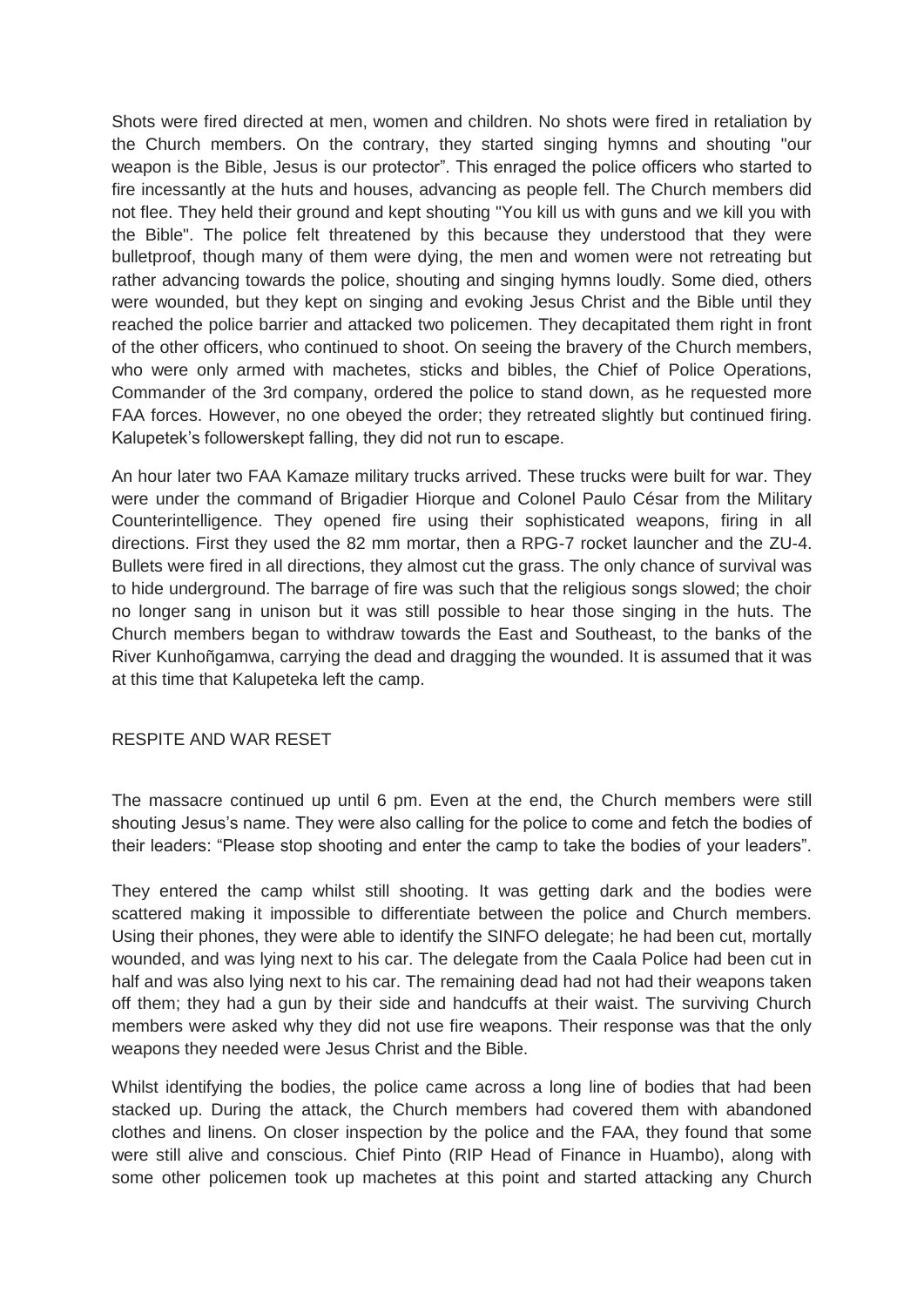member they could see who was still alive. They killed each and every one of them, with knives and guns. They kept firing long after they knew they were dead.

There were some Church members still alive in the huts, which had not fled but were hiding under their beds, and in corners like "rats", as described by the military.Despite the darkness, the police continued the killing spree; they were also attacked in the process.Once more, reinforcements arrived. The fight continued through the night and into the morning of the  $17<sup>th</sup>$  April. During the night, many of the bodies and the wounded were evacuated by Church members as they escaped from the camp.

### A NEW BLOODY DAY HAS DAWNED

The FAA chased the fugitives as they fled the camp, heading East and Southwest, carrying the dead and wounded women and children. A Motorized Brigade arrived to back up the RIP team. At dawn, they were able to confirm that all the Police Chiefs had been killed with machetes, except the Commander of the Police of Caala, who had been killed by friendly fire through the eye, most likely by a RIP colleague. The Church members had not used guns, only machetes, axes and picks but there was evidence that they had also attacked the Commander with machetes.

While the bodies were being collected and the Police Chiefs identified, a hut to hut search was conducted to round up anyone left alive. Chief Pinto (whose behaviour during the massacre had inspired admiration from his colleagues, who said they didn't know that he was such a killer) instructed the men to not use guns but rather machetes and axes to kill the wounded men, women and children, who continued to sing and quote Jesus Christ from within the huts. Only death broke their singing. The men found a group of young people with broken legs, unable to walk. They had been locked in a house by the fleeing Church members. When asked if they had weapons, they said that they were Christians and killed with the Bible; their weapon was Jesus Christ and they were willing to die for him.Chief Pinto asked them to hand over their young, which they did. He then told them the following: As you killed our Commander and Officers with machetes, you will receive the same fate. Then he began to knife them to death.

Next door to Kalupeteka's house, which was the most extravagant home on the complex, there was a medical post. The men entered and found a warehouse full of enough drugs to fill a truck. They also found some wounded people hiding there, who they massacred on the spot.The drugs were taken to the Commander.

### THE LOOTING OF CHURCH MEMBERS PROPERTY

Kalupeteka owned seven cars, including a Land-Cruiser Bi-Turbo that he had been given by the Huambo Provincial Governor. He also had an excavator tractor and an industrial generator that provided light to the camp. The excavator tractor and two of the cars, including a Mitsubishi Canter truck were immediately burned by the Forces.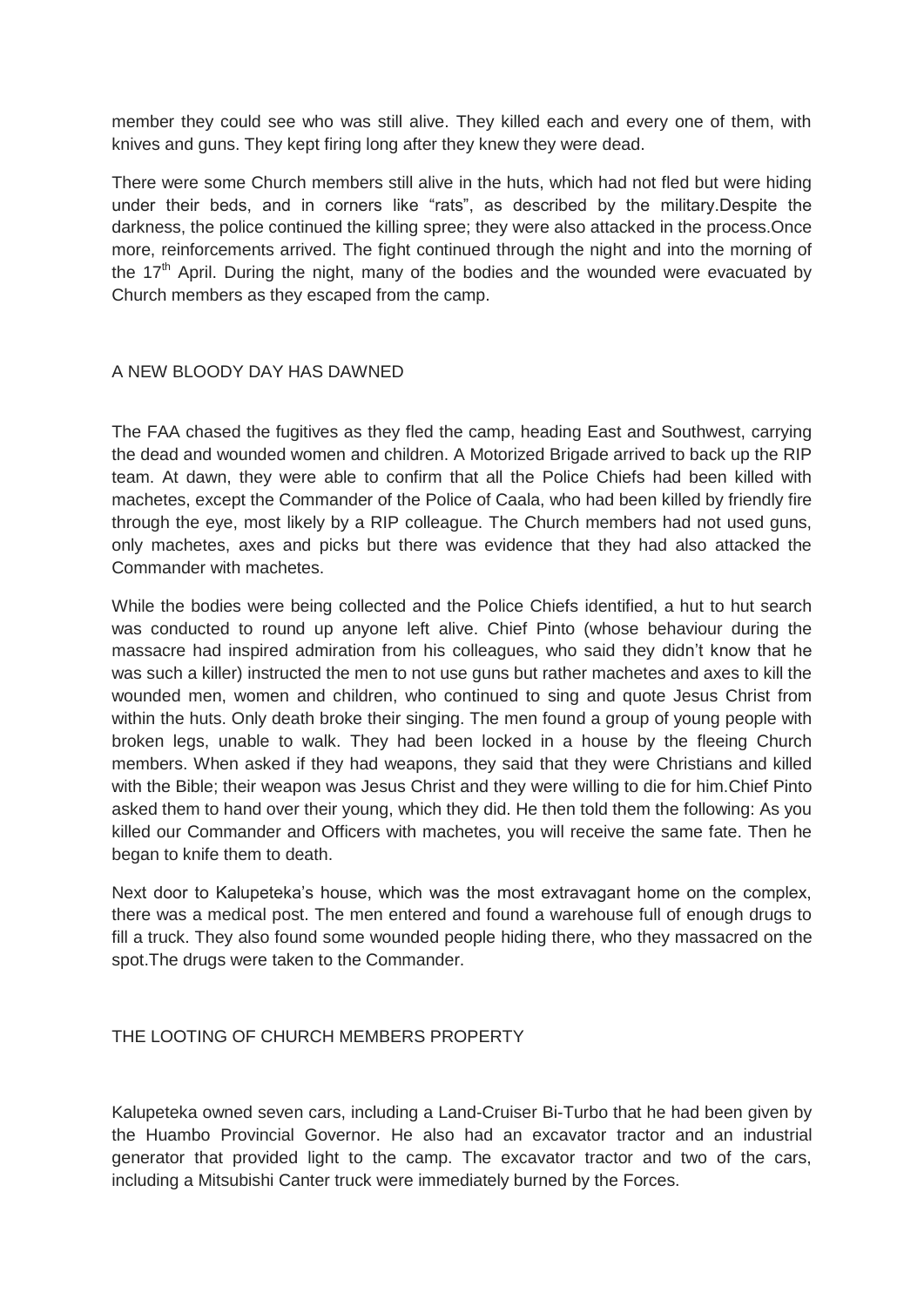The motorized brigade continued searching the grounds and was lucky enough: they found the Church safe, containing all the Church's funds. There were four thick wads of US dollars and mountains 5000 and 2000 kwanzas notes. They divided the money amongst themselves; many took 500,000, others 1 million each. A dispute between the Commanders of the motor brigage and the RIP ensued over who should take the Land-Cruiser Bi-Turbo, a brand new with only broke windows caused by gunfire.A number of fridges were also sent to the RIP offices. A lot of cassava flour, beans, other food stuffs and a lot of mineral water were also found. The Commander of the RIP ordered his unit to take it all.

It was clear that Kalupeteka's congregation had a good quality of life. In the words of the troops "that bastard knew how to pamper his people and was much loved, like Savimbi". It is commonly believed that Kalupeteka hired 80 beautiful girls to 'look after' any visitors to the camp.

Many CDs, bags of clothes, blankets, sheets and goats were also found, some of which had only just been brought to the camp by pilgrims from other parts of the country. All these items were all burned.

Laptops, phones and a lot of mobile top up cards for UNITEL and MOVICEL were divided up among the men to take home.

Nearly 550 motorcycles, of various brands, were also found and the Commander ordered them all to be burned, however, only about 30 bikes were. The rest, which were brand new, were stolen by the FFA and taken to the city.

### ARREST OF KALUPETEKA

Kalupeteka did not flee during the massacre. He accompanied the wounded, and evacuated the dead, on foot. He was caught by the FAA in the village of NGONGOWINGA, 20 minutes from Huambo airport. He had almost arrived at the city by the time he was caught.

Had Kalupeteka been caught by the RIP he would have certainly been killed on the spot but, as he was caught by the FAA, he was taken into custody.He is being treated as a highly dangerous prisoner.

The Church of Kalupeteka is considered a political-military movement, to be persecuted and decimated. Its followers are enemies of the state, to be eliminated.

## OUTCOMES OF THE MILITARY ATTACK

Eight high rank officers were killed during the attack and figures of the number wounded officers have not been released. The police lost the battle.

The police now have understood how much better prepared the FAA are for war, than the police.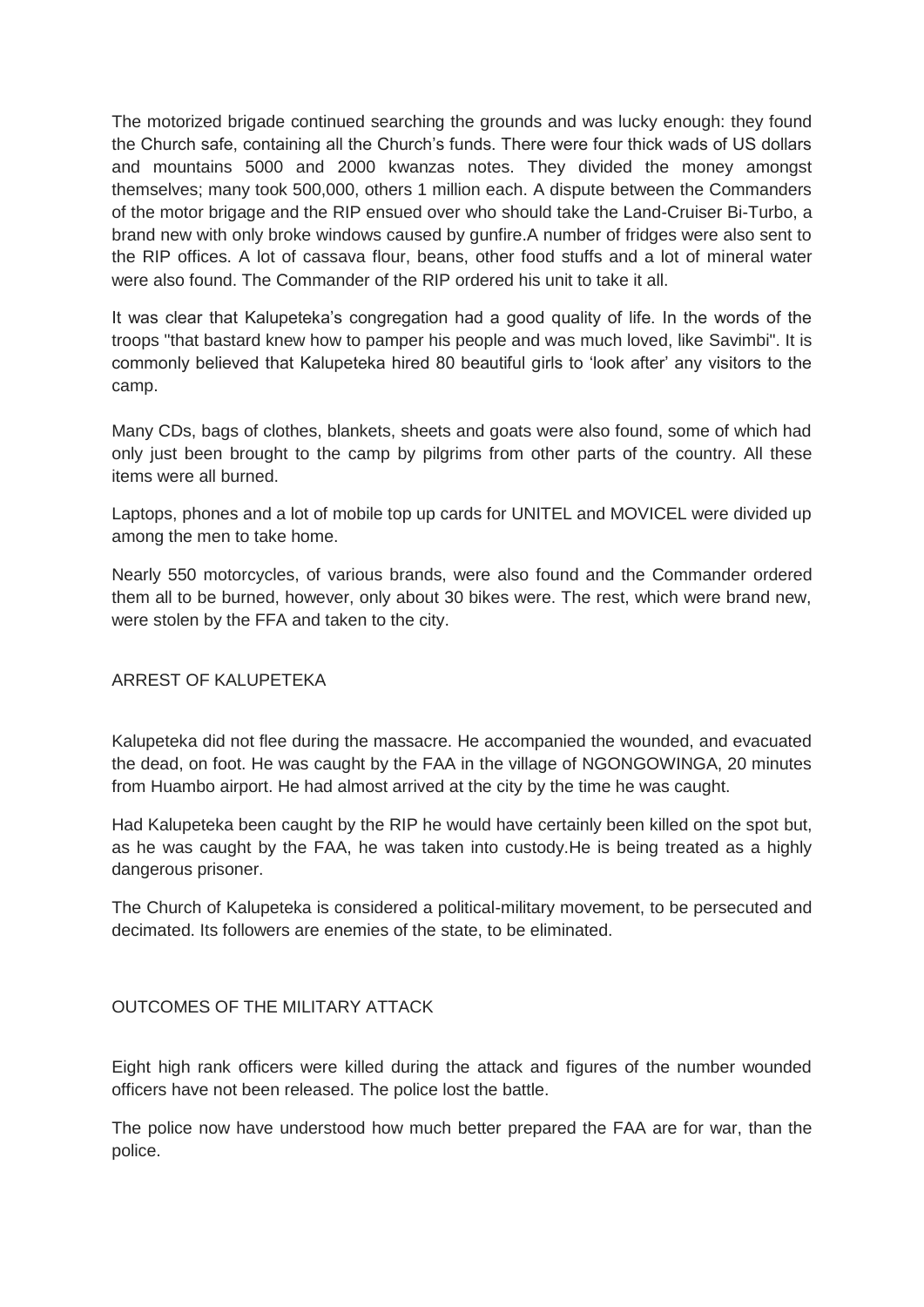Huambo province has been declared a highly dangerous province that should, as such, be dealt with differently to other provinces.

RECOMENDATIONS AND GUIDELINES FROM THE GENERAL COMMAND OF THE NATIONAL POLICE, PROVIDED BY SECOND GENERAL COMMANDER PAULO GASPAR DE ALMEIDA ON BEHALF OF THE GENERAL COMMANDER AMBRÓSIO DE LEMOS

On the 19<sup>th</sup> or 20<sup>th</sup> April, the Deputy General Commander of Police, Paulo de Almeida, gave the police the following instructions:

The Police must carry out undercover searches of hospitals, clinics and public and private medical centers to locate the injured. Once found, and identified as followers of Kalupeteka, they must be killed at once.

The Police should also carry out searches throughout suburban and countryside villagges to identify funeral ceremonies and those who may be holding bodies of followers, their family members should be killed mercilessly.

Followers of Kalupeteka are enemies of the State.They are a guerrilla movement that is attempting to sabotage the 2017 elections. They must be totally destroyed within the next six months. Police helicopters and FAA aircraft should patrol mountains, villages and forests and destroy any splinter groups they find.

Throughout Angola, all demonstrations and acts of disobedience towards the authorities should be met with a bullet. RIP should stop carrying riot gear, such as tear gas and clubs, and start using technical anti-terror equipment that is designed to kill. When events occur that require police intervention, the front line should use shields and tear gas to lead the opponents to believe that we are not heavily armed. The back lines should be heavily armed with anti-terror equipment that will under no circumstances fail.

Police officers will receive training on new defense techniques and should be carrying guns. Any citizen who shows contempt towards authorityshould be shot dead.

Following the events of the last few days, with the Prophet Kalupeteka's Church, the police have entered a new phase in military operational history, where no tolerance should be shown, even in public. Any contempt should lead to death.

The police should map Huambo in five parts and undertake permanent surveillance.The FAA should teach the RIP new techniques, used by the UAT-Anti-Terror Unit and the Delta Unit, allowing them to patrol every corner of Huambo.

### FOLLOW UP GUIDELINES

On April 20th, helicopters that flew over the cities of Londuimbali and Ekunha claim that they were able to identify and disperse KALUPETEKA's splinter groups.